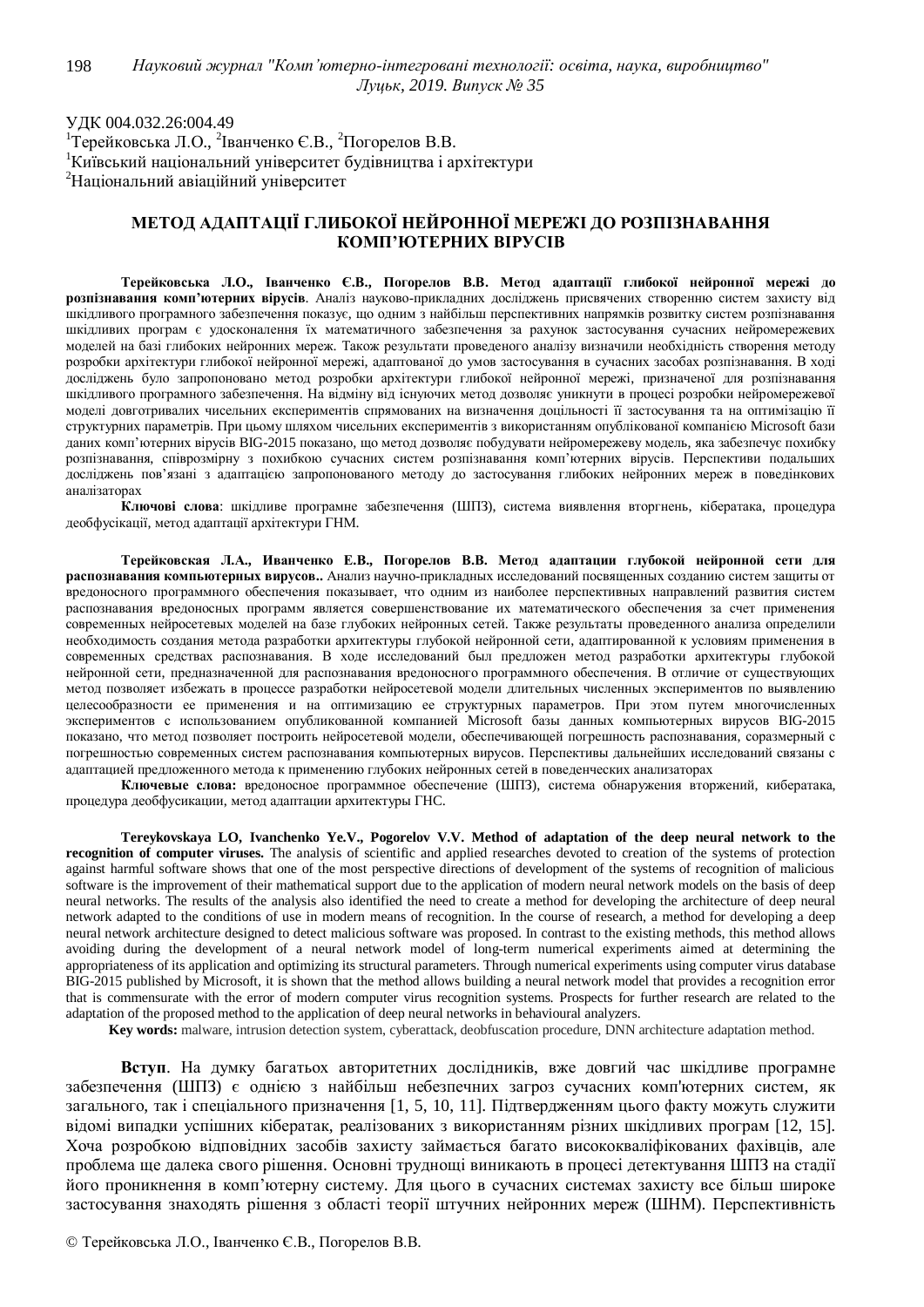вказаного напрямку підтверджується окремими вдалими застосуваннями ШНМ в засобах розпізнавання комп'ютерних вірусів (антивірус з відкритим програмним кодом ClamAV, стартап Deep Instinct) та великою кількістю відповідних теоретико-практичних робіт, огляд яких наведено в [7, 9, 16]. Разом з тим, недостатня точність розпізнавання та недостатня адаптованість до умов експлуатації, закритість використаних рішень значно обмежують сферу їх застосування.

Постановка проблеми. Постійний прогрес в області теорії нейронних мереж вказує на можливість значного вдосконалення апробованих нейромережевих засобів (НМЗ) розпізнавання ШПЗ. Цим пояснюється актуальність досліджень в області вдосконалення існуючих НМЗ, що за рахунок використання сучасних теоретичних рішень дозволили б забезпечити ефективне розпізнавання ШПЗ.

Аналіз попередніх досліджень. Основною задачею застосування ШНМ в засобах протидії ШПЗ являється розпізнавання ШПЗ на основі узагальнення контрольованих параметрів, відображених в навчальних прикладах [13, 14, 16]. При цьому процес нейромережевого розпізнавання ШПЗ, як правило полягає в нейромережеві оцінці величин множини контрольованих параметрів. Якщо виставлена за допомогою ШНМ оцінка знаходиться в певному діапазоні, то вважається, що ШПЗ розпізнано, а у випадку виходу за межі цього діапазону вважається, що в комп'ютерній системі ШПЗ відсутнє. Вілповілно описаній в [9] метолології розробки НМЗ захисту інформації основні напрямки пілвищення eфективності таких засобів пов'язані з алаптацією вилу та параметрів нейромережевої молелі (HMM) ло очікуваних умов застосування, які в першу чергу визначаються використаною множиною вхідних параметрів.

Так в [2, 3] наведено опис методів визначення фрагментів програмного коду, призначених для визначення переліку та оцінки значень вхідних параметрів ШНМ, що використовуються в системах детектування ШПЗ та в системах антивірусного захисту. Для підвищення інформативності контрольованих параметрів в методі застосована процедура їх попередньої обробки. Також описано пілхіл ло застосування НММ на базі топографічної карти Кохонена. Залекларовано, що вибір вилу НММ відбувався за рахунок проведення порівняльних числових експериментів. В якості критерію порівняння використано термін навчання. В [9] наведено опис та результати експериментів в яких для розпізнавання ШПЗ було використано ШНМ на базі двохшарового персептрону. При цьому оптимізація параметрів та оптимізація процедури навчання НММ не проводилась.

В роботі [5] запропоновано підхід до визначення вхідних параметрів НММ, призначеної для розпізнавання ШПЗ на основі аналізу програмного колу. Пілхіл перелбачає використання для деобфусикації теоретичних рішень, що використовуються для оптимізації програмного коду. Також розроблена процедура деобфускації програмного коду з використанням графа залежності значень і станів. Встановлено, що використання розробленої процедури дозволяє представити функціональну семантику тестованих програм у вигляді графа. В результаті стало можливим нейромережеве виявлення ШПЗ на основі його семантики виконання.

В [13] запропоновано систему розпізнавання комп'ютерних вірусів на основі нейромережевого аналізу нормалізованих сигнатур. Декларується точність розпізнавання в межах 80-91%. Вказується на можливість розпізнавання поліморфних вірусів. В якості базової НММ використано двохшаровий персептрон. Схожі результати отримані і в [2, 3, 7, 13] де для розпізнавання також використано двохшаровий персептрону з одним або двома вихідними нейронами. При цьому вхідні нейрони співвідносяться із параметрами, що характеризують структуру РЕ-файлів. Основною відмінністю між результатами [2, 3, 7, 13] є використання різних підходів до попередньої обробки вхідних параметрів ШНМ. Також в роботі [2] описані експерименти, що свідчать про точність розпізнавання комп'ютерних вірусів на рівні 91%. Використано сигнатури комп'ютерних вірусів представлені в базі даних malwr. Відзначимо, що в [2, 3, 7, 13] механізму оптимізації структури двохшарового персептрону та механізму формування навчальної вибірки не наведено. Також викликають певні сумніви у доцільності використання НММ на базі достатньо застарілих ШНМ типу двохшарового персептрону та топографічної карти Кохонена. Зазначимо, що сучасні НМЗ базуються НММ типу глибокої нейронної мережі (ГНМ) [4, 6-9].

Так в [8] використана ГНМ з переднавчанням на основі автоенкодера. Мережа складається із 8 шарів, кожен із яких містить 30 нейронів. Для отримання множини вхідних даних ГНМ використано спеціально розроблений метод автоматичної генерації сигнатур комп'ютерних вірусів. Наведено результати числових експериментів в яких точність розпізнавання досягає 98%. Разом з тим в [8] вказано, що ГНМ навчається тільки за допомогою механізму автоендкодера на не маркованих даних. Це дещо знижує достовірність отриманих результатів, оскільки вважається, що для забезпечення високої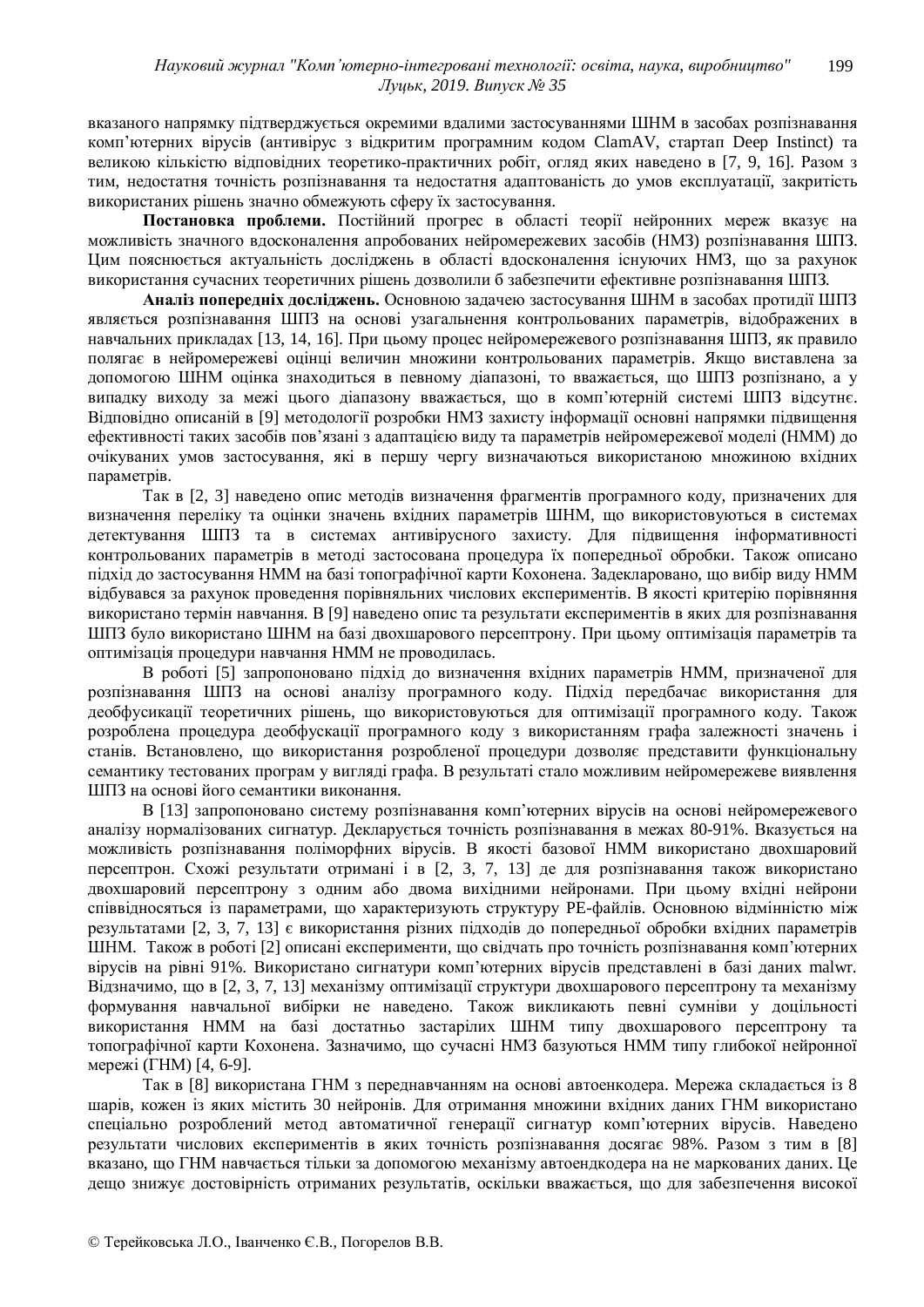точності розпізнавання також необхідно передбачити навчання ГНМ за допомогою алгоритму зворотного поширення помилок на маркерованих навчальних даних.

В [1] наведено опис застосування згорткових нейронних мереж (ЗНМ) для розпізнавання ШПЗ. Зазначимо, що ЗНМ є одним із різновидів ГНМ, який традиційно використовується для розпізнавання зображень. Для цього в [1] розроблено спосіб перетворення сигнатури програмного коду у сіре масштабоване зображення розміром 32х32 пікселів. Наведено описи проведених експериментів, в яких досліджувався вплив структурних параметрів ЗНМ на точність розпізнавання. Розглянуто три варіанти структурних рішень ЗНМ. Для найкращого варіанту точність розпізнавання становить 93.86%. Сформульовано пропозицію про необхідність розробки теоретичних положень щодо адаптації структурних параметрів ЗНМ до умов задачі розпізнавання ШПЗ.

Для поглиблення результатів аналізу також були розглянути науково-практичні роботи, присвячені розробці НМЗ оцінки параметрів безпеки інформаційних систем. Так, в [4] сформовано базову множину критеріїв ефективності виду НММ, що використовується для оцінки параметрів безпеки. Визначені шляхи розширення цієї множини. Також в роботі створено методологію розробки НМЗ для оцінки параметрів безпеки ресурсів інформаційних систем, що може бути використана при побудові систем розпізнавання ШПЗ. Крім того розроблено метод оцінки ефективності НМЗ **розпізнавання Інтернет-орієнтованих кібератак**, до складу яких також можна віднести і Інтернеторієнтоване ШПЗ.

В [4] розроблено НММ, призначену для розпізнавання мережевих кібератак на інформаційні ресурси. Показано доцільність використання ГНМ. Це пояснюється тим, що даному виду нейромережевої моделі притаманна висока здатність до навчання, високі обчислювальні можливості та висока адаптованість до особливостей умов застосування. Наведено результати експериментів розпізнавання мережевих кібератак, сигнатури яких представлені в базі даних NSL-KDD.

В результаті провеленого аналізу можна стверджувати, що одним із найбільш перспективних напрямків підвищення ефективності систем протидії ШПЗ є застосування в них нейромережевих засобів розпізнавання на базі ГНМ. При цьому множина вхідних параметрів ГНМ залежить від особливостей системи розпізнавання. Для поведінкового аналізатора перелік може визначатись набором ознак викликів потенційно небезпечних функцій прикладного програмного інтерфейсу операційної системи. Для антивірусного сканера перелік ознак може співвідноситься із сигнатурами ШПЗ. Також можна сформувати висновок про те, що в більшості вілповілних науково-практичних робіт вілсутнє теоретичне обгрунтування доцільності використання ГНМ в засобах розпізнавання ШПЗ, також не наведене обгрунтування адаптації архітектурних параметрів ГНМ до очікуваних умов застосування.

Таким чином метою даного дослідження є забезпечення ефективності систем розпізнавання шкідливого програмного забезпечення за рахунок адаптації виду архітектури та архітектурних параметрів глибокої нейронної мережі до очікуваних умов застосування.

Результати досліджень. Вдосконалення методологічної бази. У відповідності до загальноприйнятої методології розробки НМЗ захисту інформації на першому етапі досліджень було розроблено елементи методологічної бази адаптації архітектурних параметрів ГНМ до очікуваних умов застосування.

Принцип допустимості використання виду ГНМ. Серед множини доступних *і*-ий вид ГНМ ( **DNN** *i*) входить до множини допустимих видів ( DNN avl ), якщо його основні характеристики  $(Q(\textbf{DNN}_i), \tau(\textbf{DNN}_i))$  задовольняють вимогам щодо допустимого терміну ( $\tau$ <sub>avl</sub>) і допустимої <u>ресурсоємнос11</u>ті побудови ( $Q_{\text{avl}}$ ) НМЗ:

$$
if (Q(DNN) \leq Q_{\text{avl}}) \& (\tau(DNN) \leq \tau_{\text{avl}}) \rightarrow DNN \in DNN_{\text{avl}} , (1)
$$

 $\Pi$ *риниип розрахунку ефективності виду* ГНМ. Ефективність *i*-го виду ГНМ (  $\text{DNN}_i$ ) співвідноситься із тим наскільки даний вид ГНМ задовольняє основним функціональним вимогам, що описуються за допомогою критеріїв ефективності. Для кількісного оцінювання ефективності використовується вираз:

$$
V(DNN_i) = \sum_{k=1}^{K} \alpha_k H_k(DNN_i), (2)
$$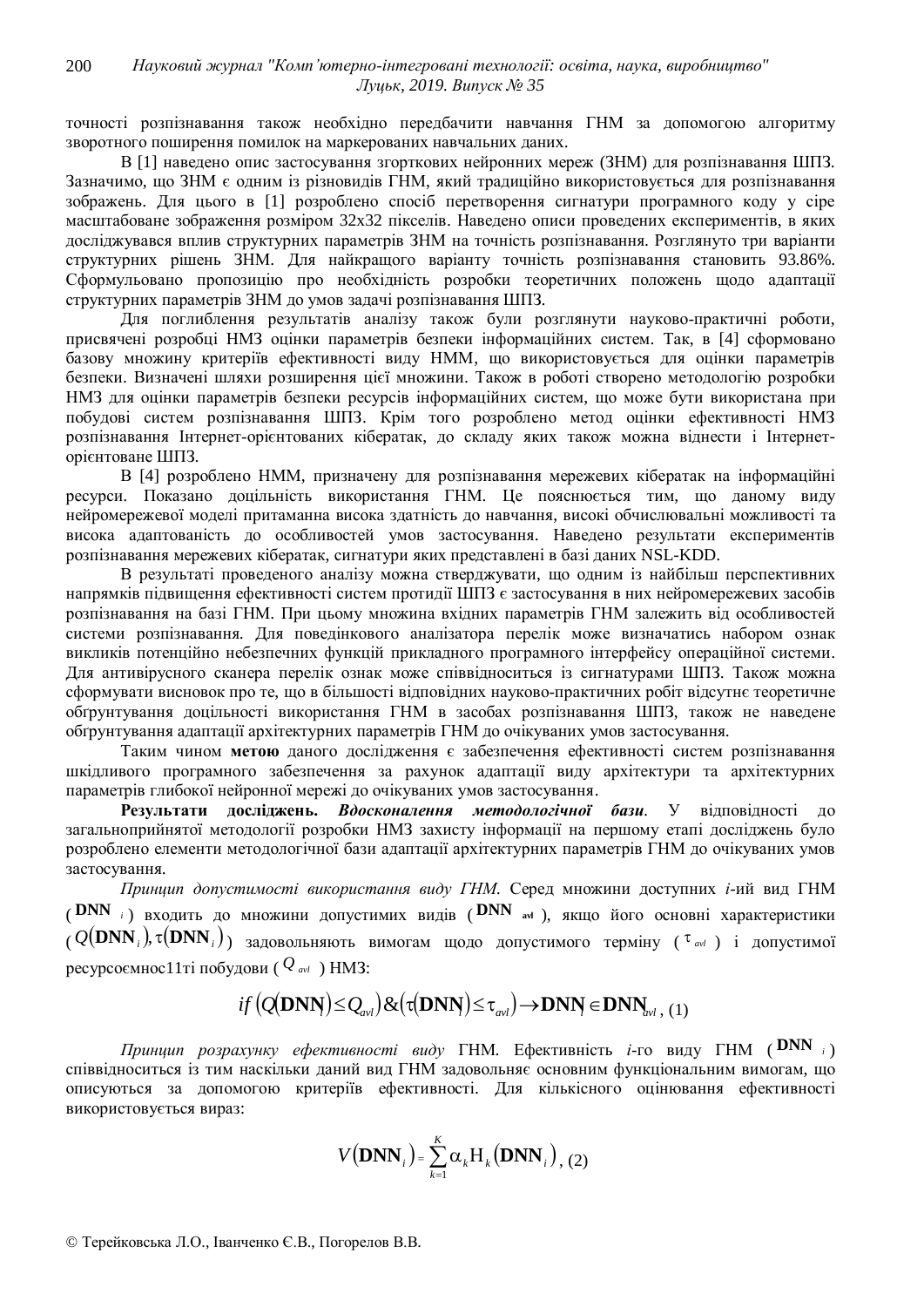де  $V(\textbf{DNN}_i)$  <sub>- ЗНА</sub>чення функції ефективності,  $H_k(\textbf{DNN}_i)$  <sub>- ЗНА</sub>чення  $k$ -го критерію для ГНМ з *і*-ою архітектурою, α<sub>к</sub> = [0 ..,1] <sub>- ваговий коефіцієнт k-го критерію ефективності, K - кількість критеріїв.</sub>

Принцип оцінювання ефективності виду ГНМ. Серед множини допустимих *і*-ий вид ГНМ (ГНМ<sub>*i*</sub>) є найбільш ефективним, якщо для нього функція ефективності (V<sub>*i*</sub>) має максимальне значення:

$$
\max_{V_i} = \{V_1, V_2, \ldots V_{I}\}
$$
 (3)

Розробка наведених принципів дозволила запропонувати модель визначення ефективних видів  $THM$ 

$$
\text{DNN}_{\text{ ent}} \rightarrow \text{DNN}_{\text{ art}} \rightarrow \text{DNN}_{\text{ eff}} ,
$$

 $_{\text{A}}$  DNN  $_{\text{ent}}$  – множина доступних видів ГНМ, DNN  $_{\text{av}}$  – множина допустимих видів ГНМ, DNN  $_{\text{eff}}$  – множина ефективних вилів ГНМ.

Базуючись на теоретичних розробках в області ШНМ визначено:

$$
\mathbf{DNN}_{\text{ent}} = \{dnn_1, dnn_2, dnn_3, dnn_4\};
$$

де *dnn* <sub>1</sub> - повнозв'язні ГНМ, при навчанні яких процедура переднавчання не передбачена, dnn<sub>2</sub> повнозв'язні ГНМ, при навчанні яких використовується процедура переднавчання, <sup>dnn</sup> 3 - ЗНМ з прямим поширенням сигналу,  $dm_{4}$  - рекурентних ЗНМ (RCN).

Визначена умова допустимості ГНМ типів  $dnn_1$  та  $dnn_4$ :

$$
if(20N_x(\Theta_w + 0.2\lambda (N_x + N_y)) \le \tau_{avl}) \rightarrow \{dnn_1, dnn_4\} \in \mathbf{DNN}_{\text{avl},(4)}
$$

де <sup>N</sup> *x* · <sup>N</sup> *y* - кількість вхідних та вихідних параметрів ГНМ, <sup>9</sup> *w* - середній час, необхідний на створення одного навчального прикладу з очікуваним вихідним сигналом,  $\lambda$  – тривалість однієї навчальної ітерації.

Допустимість ГНМ типу dnn<sub>3</sub> визначається виразом

$$
if(N_x(\Theta_{w}+0,2\lambda(N_x+N_y))\leq \tau_{\text{avl}})\to dnn_3\in \mathbf{DNN}_{\text{avl},(5)}
$$

Допустимість типу  $dnn_{2}$  – виразом

$$
if(22,2N_x(\Theta_n+0,01\lambda N_x(N_x+N_y)) +
$$
  
200N\_x(\Theta\_m+0,2\lambda (N\_x+N\_y)))  $\tau_{avl} \rightarrow dnn_2 \in \mathbf{DNN}_{avl}^{(6)}$ 

де <sup>9</sup> <sup>"</sup> – середній час, необхідний на створення одного навчального прикладу без очікуваного вихідного сигналу.

Також використовуючи результати [4, 9] запропонована, представлена в табл. 1, множина критеріїв ефективності виду ГНМ, що співвідносяться з основними вимогами до НММ в задачі розпізнавання ШПЗ. Запропоновані критерії ефективності мають безрозмірний характер. Надалі зазначений перелік може бути змінений відповідно до конкретних умов задачі розпізнавання ШПЗ.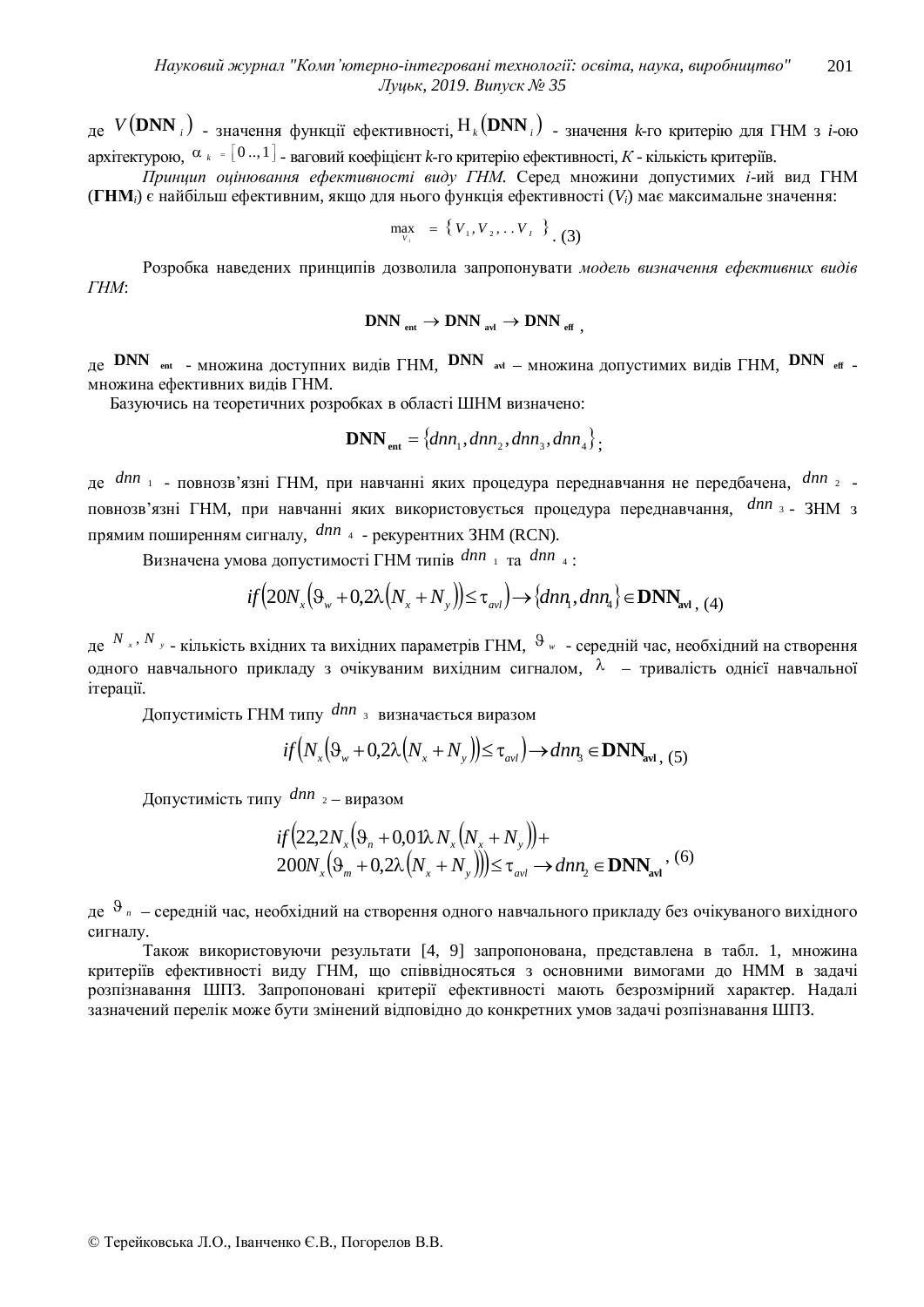| Критерій       | Вимога                                                     |  |  |  |  |
|----------------|------------------------------------------------------------|--|--|--|--|
| $H_1$          | Можливість використання маркованих навчальних прикладів    |  |  |  |  |
| H <sub>2</sub> | Можливість використання не маркованих навчальних прикладів |  |  |  |  |
| $H_3$          | Пристосованість до навчання                                |  |  |  |  |
| H <sub>4</sub> | Пристосованість до навчання окремими частинами             |  |  |  |  |
| $H_5$          | Стабільність навчання                                      |  |  |  |  |
| $H_6$          | Мінімізація терміну навчання                               |  |  |  |  |
| H <sub>7</sub> | Максимізація обчислювальної потужності                     |  |  |  |  |
| $H_8$          | Можливість врахування топології аналізуємих даних          |  |  |  |  |
| H <sub>9</sub> | Максимізація швидкості прийняття рішення                   |  |  |  |  |
| $H_{10}$       | Пристосованість до аналізу динамічних рядів даних          |  |  |  |  |

## Таблиця 1. Критерії ефективності виду НММ

За аналогією з [4, 9] прийнято, що значення запропонованих критеріїв можуть зміняться в межах від 0 до 1. При цьому для *і*-ої архітектури ГНМ значення k-го критерію дорівнює 1, якщо відповідна k-та вимога повністю забезпечується в даній архітектурі, і дорівнює 0, якщо не забезпечується.

Розраховані значення критеріїв для ГНМ, що входять до складу наведені в табл. 2.

|                | таолиця 2. значення критеріїв ефективності для апрооованих видів і гімі |                  |          |                  |  |  |  |  |
|----------------|-------------------------------------------------------------------------|------------------|----------|------------------|--|--|--|--|
| Kp             | $THM_1$                                                                 | THM <sub>2</sub> | $THM_3$  | THM <sub>4</sub> |  |  |  |  |
| ите            |                                                                         |                  |          |                  |  |  |  |  |
| рій            |                                                                         |                  |          |                  |  |  |  |  |
| $H_1$          |                                                                         |                  |          |                  |  |  |  |  |
| H <sub>2</sub> |                                                                         |                  | 0        |                  |  |  |  |  |
| $H_3$          |                                                                         |                  |          |                  |  |  |  |  |
| H <sub>4</sub> |                                                                         |                  | $\Omega$ |                  |  |  |  |  |
| $H_5$          |                                                                         | 0,5              |          | 0,5              |  |  |  |  |
| $H_6$          |                                                                         | 0,5              | 0,5      | 0,5              |  |  |  |  |
| H <sub>7</sub> |                                                                         | 0,5              | 0,5      | 0,5              |  |  |  |  |
| $H_8$          |                                                                         |                  |          |                  |  |  |  |  |
| $H_9$          |                                                                         |                  |          |                  |  |  |  |  |
| $H_{10}$       |                                                                         |                  | 0        | 0,5              |  |  |  |  |

T<u>ράπιμα 2. Ομομομία κομπορί</u>ἢρ οφοκτινοντίας τα οπροδορομια ⇒ω≓ ΓΗΜ

Метод адаптації архітектури ГНМ. Інтеграція загальноприйнятої методології розробки нейромережевих засобів захисту інформації з розробленими принципами, критеріями та моделлю визначення ефективних видів ГНМ дозволила запропонувати метод адаптації архітектури ГНМ до умов залачі розпізнавання ШПЗ, що склалається із 5 етапів.

Крок 1. Формалізація умов задачі розпізнавання з метою отримання числових значень параметрів, що використовуються в розрахункових виразах (1-6).

Крок 2. Визначення доцільності використання нейромережевої моделі типу ГНМ. Для цього слід використати математичне забезпечення представлене виразами (1, 4-6).

*Крок 3*. Визначення значущості кожного із критеріїв ефективності, представлених в табл. 2.

*Крок* 4. Визначення за допомогою виразів (2, 3) найбільш ефективного виду архітектури НММ типу ГНМ.

*Крок* 5. Визначення параметрів архітектури найбільш ефективного вилу. В базовому варіанті лля визначення параметрів повнозв'язних ГНМ доцільно використовувати результати [9, 16], а для визначення параметрів CNN та RCN - результати [14, 15].

Вхідними даними методу являються параметри, що характеризуються очікувані умови застосування ГНМ в засобах розпізнавання ВОП, а виходом – вид та параметри архітектури ГНМ.

Розглянемо використання запропонованого методу на конкретному прикладі адаптації архітектури ГНМ до наступних умов застосування:

- система розпізнавання орієнтована на загально розповсюджене апаратно-програмне забезпечення;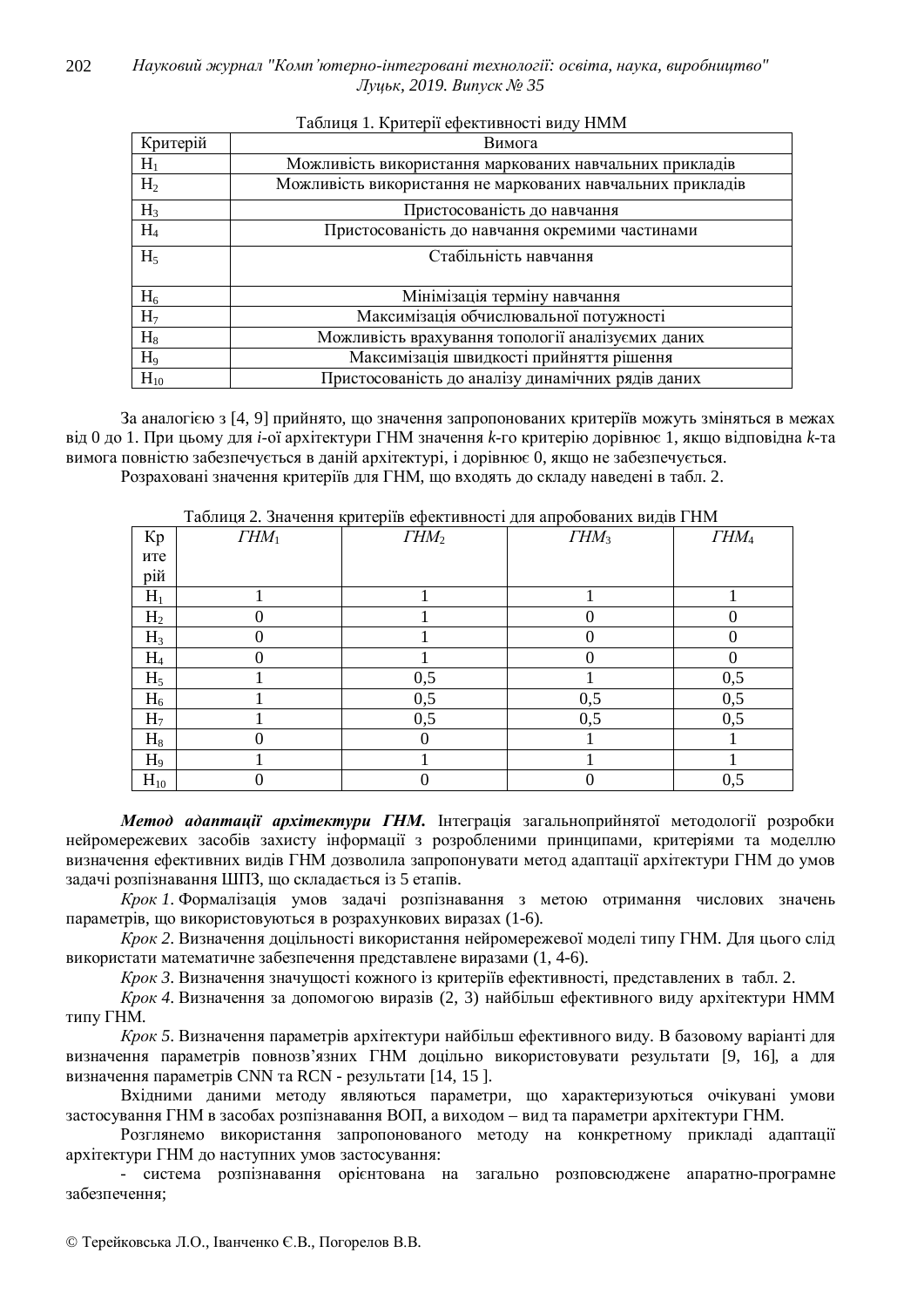- НММ використовується для розпізнавання Windows-орієнтованих комп'ютерних вірусів на основі аналізу використаних програмою потенційно небезпечних АРІ-функцій операційної системи;

- на вхід НММ подається інформація, отримана в результаті сканування піддослідних файлів;

- допустимий термін створення НМЗ складає 1 місяць (2592000 с);

- для навчання та тестування НММ використовується опублікована компанією Microsoft база даних комп'ютерних вірусів ВІG- 2015.

Зазначимо, що в БД BIG-2015 представлено приклади сигнатур 9 комп'ютерних вірусів, характеристики яких наведено в табл. 3. Загальна кількість прикладів становить 10868.

| Назва               | Тип вірусу (класифікація компанії<br>Кількість навчальних |                                |  |  |  |
|---------------------|-----------------------------------------------------------|--------------------------------|--|--|--|
| вірусу<br>прикладів |                                                           | Microsoft)                     |  |  |  |
| Ramnit              | 1541                                                      | Worm                           |  |  |  |
| Lollipop            | 2478                                                      | Adware                         |  |  |  |
| Kelihos_            | 2942                                                      | <b>Backdoor</b>                |  |  |  |
| ver3                |                                                           |                                |  |  |  |
| Vundo               | 475                                                       | Trojan                         |  |  |  |
| Simda               | 42                                                        | <b>Backdoor</b>                |  |  |  |
| Tracur              | 751                                                       | TrojanDownloader               |  |  |  |
| Kelihos             | 398                                                       | <b>Backdoor</b>                |  |  |  |
| ver1                |                                                           |                                |  |  |  |
| Obfuscat            | 1228                                                      | Any kind of obfuscated malware |  |  |  |
| or.ACY              |                                                           |                                |  |  |  |
| Gatak               | 1013                                                      | <b>Backdoor</b>                |  |  |  |

Taблица 3. Характеристика БЛ BIG-2015

БД BIG-2015 сформована за допомогою програмного комплексу Interactive DisAssembler, що дозволяє вилучити із бінарного файлу метадані які стосуються інструкцій мови Assembler, вміст регістрів та дані і функції, імпортовані із DLL. При цьому застосування до дизасембльованого коду технології Flirt дозволяє визначити наявність в ньому потенційно небезпечних функцій управління розділами, управління файлами, роботи з реєстром, використання системної інформації, використання мережевих з'єднань, управління пам'яттю, використання сервісів, управління системою захисту об'єктів. В якості прикладу можна навести функцію DeleteFile, що може бути використана для нанесення шкоди файловій системі операційної системи Windows. Наведений в [5, 9] перелік таких функцій в першому наближенні становить 300 найменувань. Окреслення умов застосування дозволило перейти до реалізації методу розробки ГНМ.

Крок 1. Оскільки для формування навчальної вибірки передбачається використання доступних баз даних, то при оціночних розрахунках можна вважати, що навчальні приклади вже сформовані. Тобто  $\vartheta_w = \vartheta_n = 0$ . При цьому □<sub>avl</sub>=2592000 с, а розраховано, що кількість навчальних прикладів становить БД Р=10868. Передбачено, що вхідні параметри НММ співвідносяться з множиною всіх потенційно небезпечних функцій операційної системи Windows, а вихідні параметрів співвідносяться з назвами вірусів представлених в БД ВІG-2015 та безпечним програмним забезпеченням. Таким чином  $N_x = 300$ , а  $N_y = 9$ . Також шляхом експертного оцінювання визначено, що при використанні загальнодоступного апаратно-програмного забезпечення тривалість однієї навчальної ітерації не перевищує 0,01 с. Тобто  $\lambda = 0,01 \, c$ .

*Крок* 2. Підставивши отримані значення  $N_x$ ,  $N_y$ ,  $\vartheta_w$   $\vartheta_n$  та λ в вирази (1, 4-6) отримано  $\tau(dnn_1, dnn_4)$ = 3708 *c*,  $\tau(dnn_3)$ = 185 *c*,  $\tau(dnn_2)$ = 98818 *c*, Оскільки ці всі величини менші ніж  $\Box_{\text{avl}}$ , то можливо вважати, що доцільність використання всіх видів ГНМ доведена.

*Крок 3*. Оцінка значущості кожного з критеріїв ефективності, представлених в табл. 2, була реалізована за допомогою експертного методу парного порівняння. Отримані результати показані в  $\tau a$ бл. 4.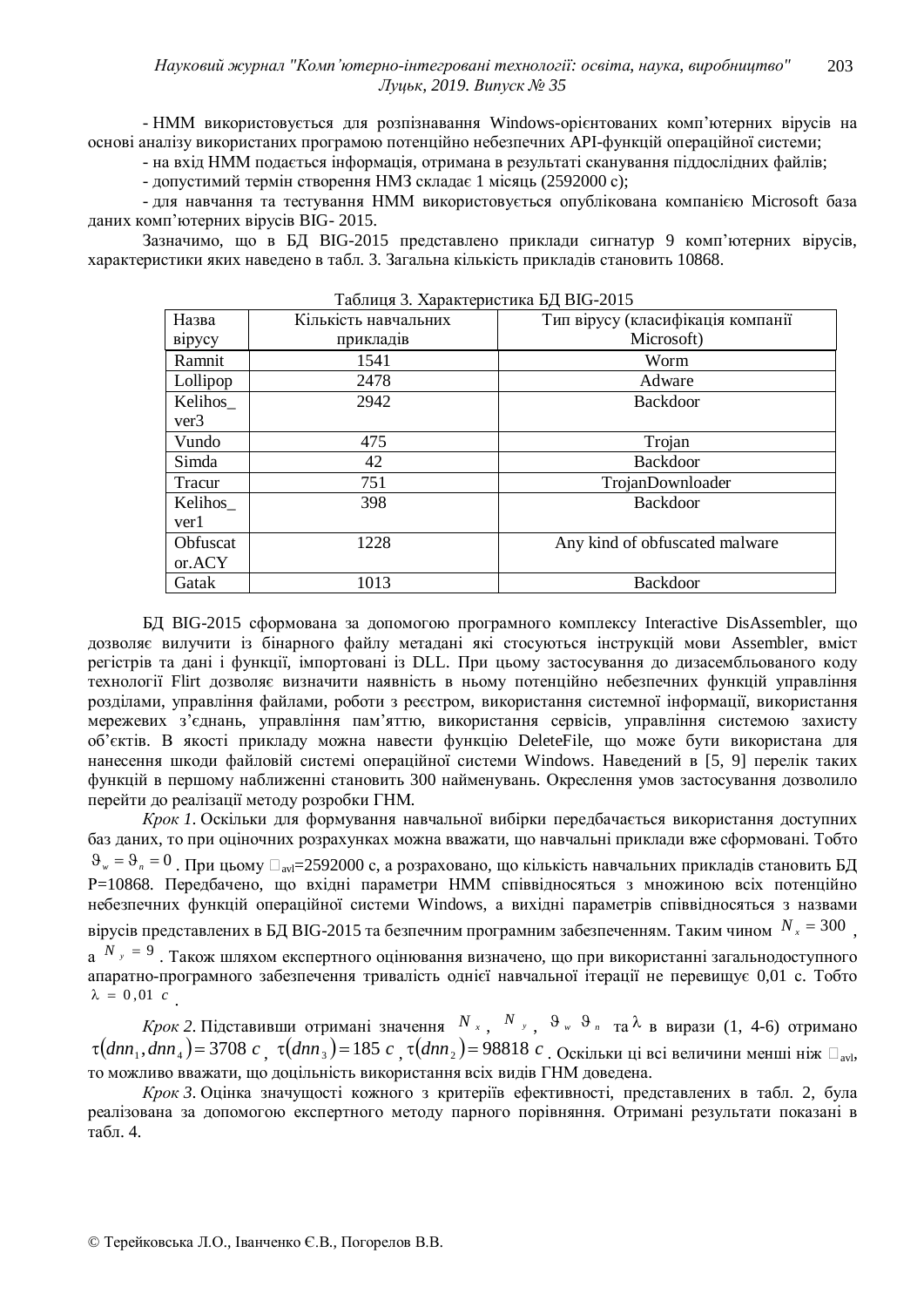| Таблиця 4. Вагові коефіцієнти критеріїв ефективності виду ГНМ |      |             |      |     |  |     |        |  |  |
|---------------------------------------------------------------|------|-------------|------|-----|--|-----|--------|--|--|
|                                                               |      | _           |      |     |  |     |        |  |  |
| v.i                                                           | U.UZ | ገ ሰኅ<br>∪∙∿ | 0.02 | ◡-∠ |  | U.Z | v. 1 J |  |  |

*Крок* 4. Підставивши для кожного доступного виду ГНМ дані табл.4 в вираз (3) отримано: *V*(*ГНМ*<sub>1</sub>)=0,75, *V*(*ГНМ*<sub>2</sub>)=0,535, *V*(*ГНМ*<sub>3</sub>)=0,725, *V*(*ГНМ*<sub>4</sub>)=0,64. З використанням виразу (4) визначено,

що найбільш ефективним видом є ГНМ<sub>1</sub>.

 $Kp$ *ок* 5. При відомих значенням  $N_x$  та  $N_y$ , основними архітектурними параметрами ГНМ<sub>1</sub> є кількість схованих нейронних шарів, кількість нейронів у кожному схованому шарі та вид функції активації. З позицій спрощення архітектури в якості базового варіанту ГНМ<sub>1</sub> було обрано трьохшаровий персептрон в якому кількість схованих шарів  $K_h = 2$ .

Відповідно рекомендацій [4, 9] архітектурні параметри такої ГНМ визначаються наступними виразами:

$$
N_{h} = Round\left(\frac{\sqrt{P \times N_{x}}}{N_{y} \times K_{h}}\right), \qquad (7)
$$

$$
f(z_{k}) = \max(0, z_{k}),
$$

де  $N_h$  - кількість нейронів в кожному із схованих шарів,  $K_h$  - кількість схованих шарів,  $f(z_k)$  - функція активації нейронів схованого та вихідного шару, де  $z_k$  – сумарний вхідний сигнал k-го нейрону в схованому або вихідному шарі.

 $\prod$ дставивши в вираз (7) відомі значення *P*,  $N_x, N_y$  та  $K_h$  отримано, що  $N_h$ =135.

Визначення архітектурних параметрів дозволило перейти до розробки відповідного програмного забезпечення. Для цього використано мову програмування Python та бібліотеку TensorFlow (розробка компанії Google). Експерименти проводились на персональному комп'ютері (AMD FX-9800P (2.7 - 3.6  $\Gamma$  $\Gamma$ ц) / RAM 8  $\Gamma$ Б / HDD 1  $\Gamma$ Б / AMD Radeon RX 540, 2  $\Gamma$ Б), що функціонував під управлінням операційної системи Windows 10.

Навчання проводилось на протязі 100 епох. Приблизно після 90 навчальних епох помилка навчання стабілізувалась на рівні 0.01. Після цього на вхід ГНМ із БД ВІG-2015 були подані тестові приклади, що не використовувались при навчанні. Похибка розпізнавання для різних вірусів показана на  $\mu$ . 1.



Рис. 1. Похибка розпізнавання на тестовій виборці

Аналіз рис. 2 вказує на те, що найбільша похибка розпізнавання характерна для вірусів Simda, Tracur та Vundo. Це можна пояснити невеликою кількістю навчальних прикладів, що відповідають цим вірусам. При цьому середня похибка розпізнавання всіх видів вірусів дорівнює 0,036. Також слід зазначити, що за рахунок використання запропонованого методу при розробці НМ вдалось уникнути довготривалих чисельних експериментів спрямованих на визначення доцільності її використання та на оптимізацію її структурних параметрів. Враховуючи, що досягнута похибка розпізнавання відповідає похибці сучасних антивірусних засобів [1, 2, 5, 7, 11, 12], це свідчить про ефективність запропонованих рішень.

Висновки. Показано, що одним з найбільш перспективних напрямків розвитку систем розпізнавання шкідливих програм є удосконалення їх математичного забезпечення за рахунок